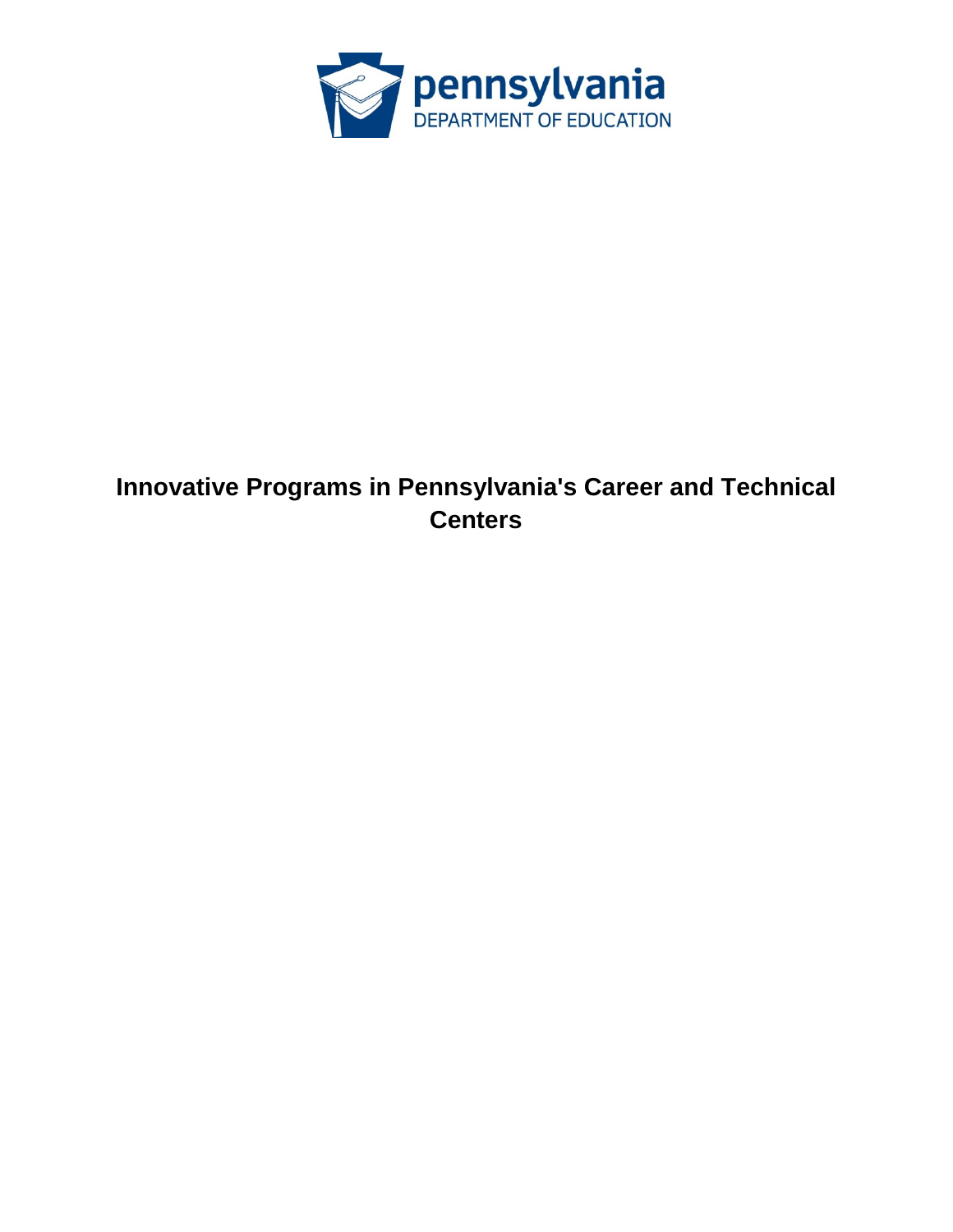## **INTRODUCTION**

Pennsylvania's workforce is changing rapidly with emerging industries that include energy production, biomedical technology, information technology, and other fields in which applied knowledge and skills are in great demand. As a result, schools throughout the commonwealth are developing new programs to prepare high school students with the technical and academic skills needed for employment in these fields.

Many cutting-edge opportunities are being offered under the purview of Pennsylvania's regional Career Technology Centers (CTC). This report looks at five Career Technical Education (CTE) programs offered across Pennsylvania that are creative and on the cutting edge of the connection between industry and education.

In addition to being strongly influenced by their local employer communities, most of these programs also have very close connections with postsecondary institutions, where students have opportunities to earn accelerated college credits while they are still completing their high school education. Of course, some of Pennsylvania's CTE programs have not yet adopted partnerships with postsecondary institutions beyond establishing program-to-program articulation agreements and still provide more familiar CTE offerings. Such programs develop high levels of skill in fields such as automotive technology, carpentry, and cosmetology. These programs lead to valuable occupations and are constantly upgrading their curricula and technology to stay current with workforce expectations. However, new programs and new partnerships between CTCs and postsecondary education are also emerging to address the rapidly changing workforce.

The programs profiled in this guide represent a variety of initiatives and opportunities for students to take advantage of the training and preparation offered by CTE, which offers more than most people may realize.

Key elements identified in the educational collaborations profiled in this report include:

- Leadership that scans the economy to identify emerging workforce needs
- Extensive discussions with employers in the conceptualization of new programs
- Development of constructive relationships between CTCs and postsecondary partners
- Identification and recruitment of instructors with strong workforce experience and the ability to develop instructional expertise
- Creative approaches to curriculum and program design
- Thoughtful marketing of programs to potential students and employers

Continue reading to discover just a sampling of the innovative programs taking place inside Pennsylvania's CTCs.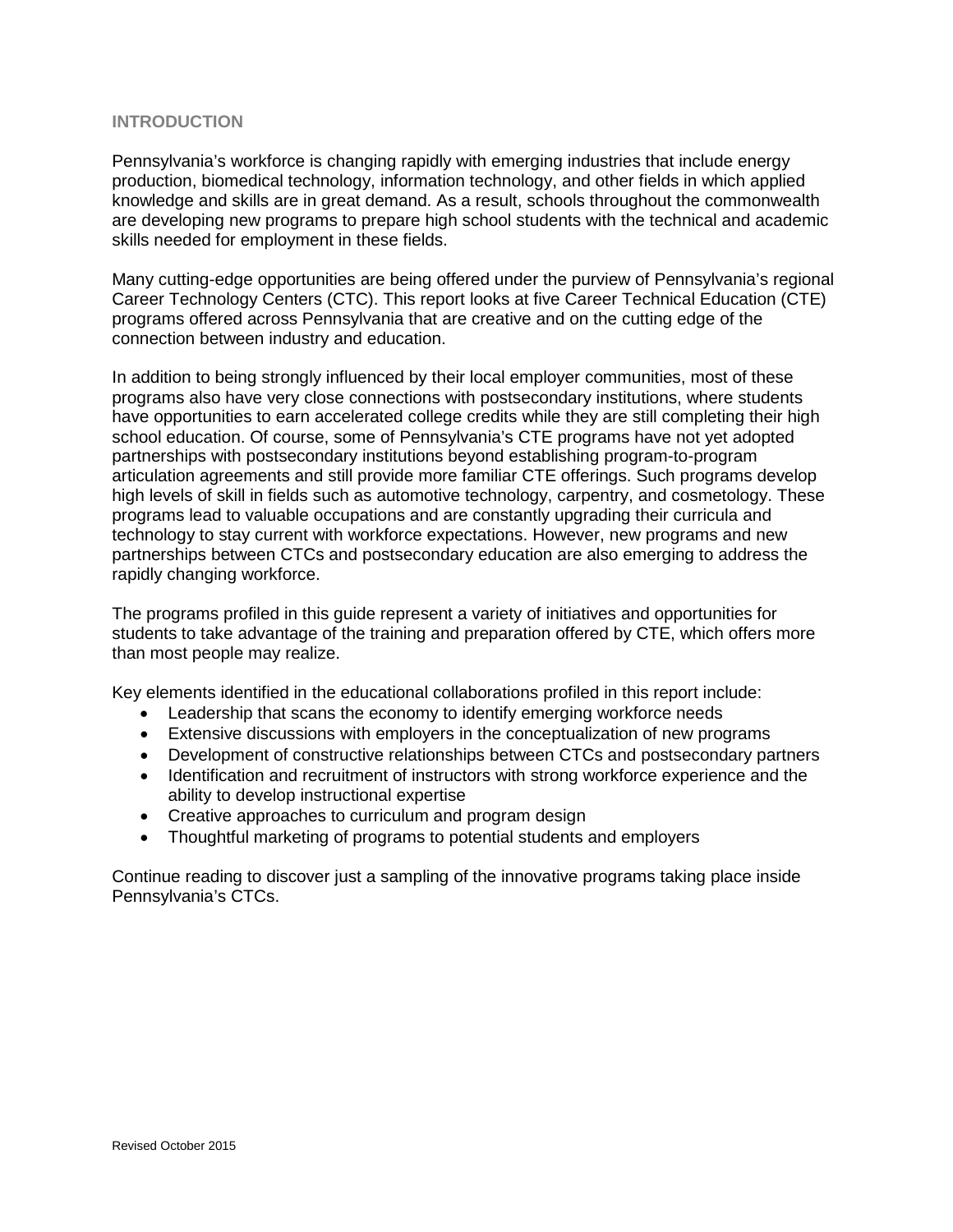## **PREPARING TOMORROW'S INFORMATION TECHNOLOGY LEADERS**

#### **INFORMATION TECHNOLOGY PROGRAM**

York County School of Technology

## **OVERVIEW OF INITIATIVE**

In September 2013, York County School of Technology launched an integrated information technology program for high school students. This program, created by combining three standalone information technology (IT) programs, was developed in response to the demand for more versatile, well-rounded IT employees in the local workforce.

Prior to the new IT program, students at York County School of Technology selected one of three distinct IT programs and remained in that program for the duration of their time at the school. The redesigned program offers students a broader education with two years of foundational courses (eight classes, one per marking period) followed by two years of instruction in a specialty area. As a result, first- and second-year students gain a foundation in the fundamental areas of IT, including computer repair, programming, networking, and management. Third- and fourth-year students take more specialized courses by selecting an area of concentration in Computer Networking, Computer Repair Technology, or Computer Programming. In addition, students may earn certifications that allow for the waiving of certain college classes at Penn College and Harrisburg Area Community College.



This program strives to meet several goals. First, students who complete the Information Technology program will be better prepared to make postsecondary training and/or career choices because of the crosstraining obtained during the foundational coursework. Second, the program is designed to create a pipeline of skilled workers for local employers, many of whom are small- to medium-sized businesses that seek versatile IT employees who can accomplish a range of tasks. Finally, because students undergo a more intensive interview

process with the instructors prior to acceptance into the program, those who enter the program are aware of, and agree to, the program's high expectations. This may result in a higher level of student engagement and a higher program retention rate.

#### **IMPLEMENTATION PROCESS**

School administrators indicated that the support from local businesses and input from the program's strong, active advisory boards were key elements in the redesign of the IT program. Previously there were separate Occupational Advisory Committees (OAC) for the school's three IT programs. An early step in the process was to combine these OACs into one group.

Lack of clearly defined curricula for the newly created foundational courses presented an initial challenge. In preparation for the new program, the four teachers in the IT department reviewed the task lists of each of the three existing programs and identified knowledge and skills that would form the integrated foundation of the program. A critical part of curriculum development was identifying the appropriate required Classification of Instructional Programs (CIP) Codes that align with the standards set in Pennsylvania.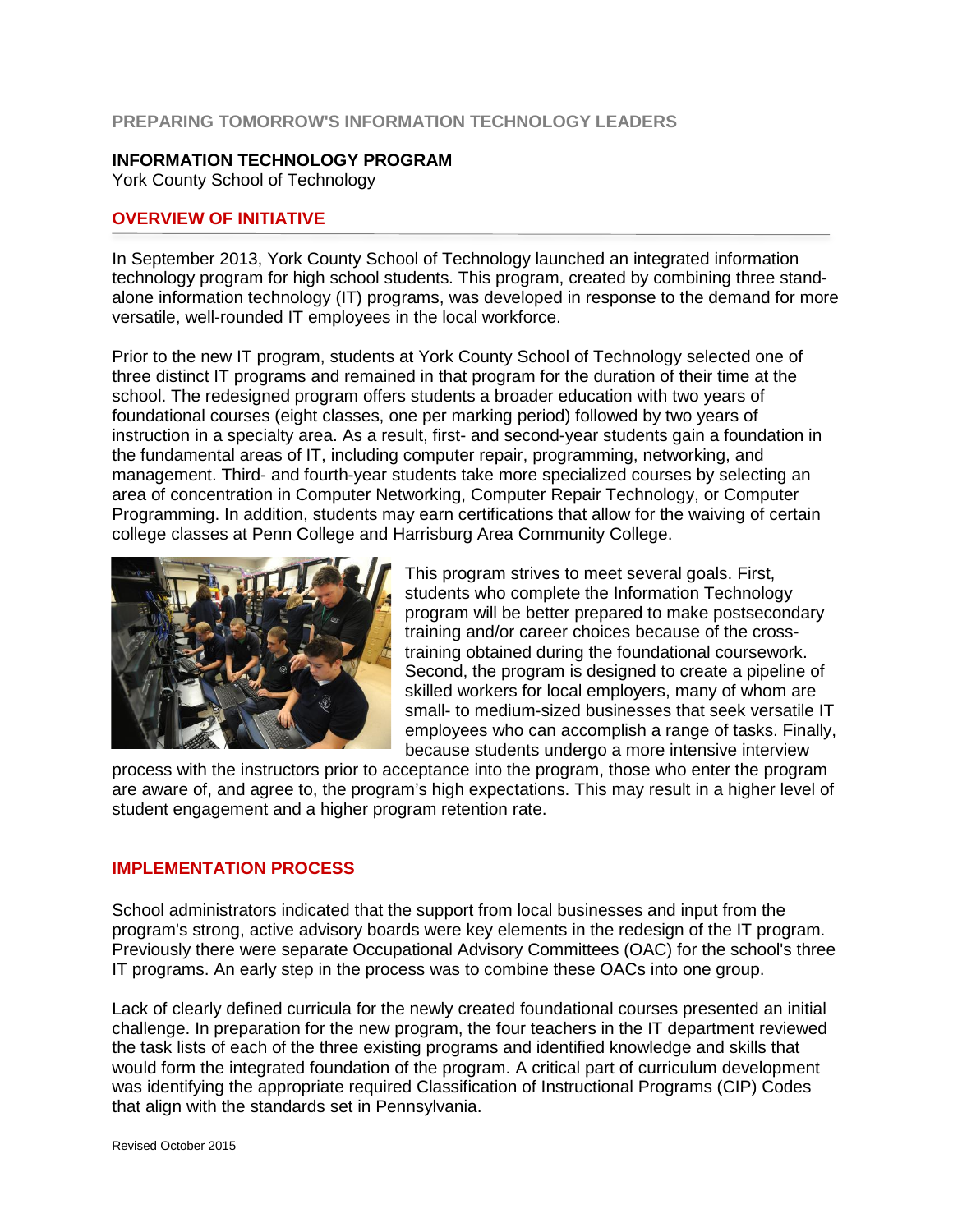The instructors also created a screening process for the program, which provides an opportunity to interview prospective students and provide them with a better sense of the requirements and expectations of the program.

## **RESULTS**

In the first year of program implementation, school administrators reported an increase in overall program enrollment and retention. In addition, there was an increase in attendance among freshmen enrolled in the program, with many students reportedly having perfect attendance.

Instructors indicated that at the completion of the foundational courses, students seemed to have a stronger sense of direction when choosing a specialty. They also noted an increased sense of community within the program since all of the students now have classes with all of the instructors over the first two years. Additionally, the instructors themselves have a higher level of interaction and camaraderie because of the new program structure.

## **NEXT STEPS**

Instructors and administrators are planning to enhance the program by offering CISCO

networking systems and offering certifications that match the needs of local businesses. They are also looking for sponsors to help expand the equipment available for students.

The instructors are working with an oversight committee and local businesses to identify more opportunities for students to engage in work-based learning experiences. Currently, there are four in-school IT cooperative (co-op) positions available, but the number of students who are able to complete co-ops with local businesses is limited. This is due in part to age restrictions (many positions require students to be at least 18 years of age) and transportation limitations.

## **LESSONS LEARNED**

The instructors at York County School of Technology agree that collaboration and flexibility are key elements to the success of this new program. They continue to meet together twice a month for common planning time. During these sessions, they review the overall development of the program and talk about student performance, including how to accommodate students who may wish to change specialties.

The instructors strongly believe that an integrated foundation of IT skills is typically needed in order for students to find employment in a small business environment and to be ready for postsecondary education. The comprehensive IT program meets and exceeds the expectations of the Pennsylvania Department of Education's "task lists" for computer science programs, providing students with a broad foundation of hardware, software, and networking skills.

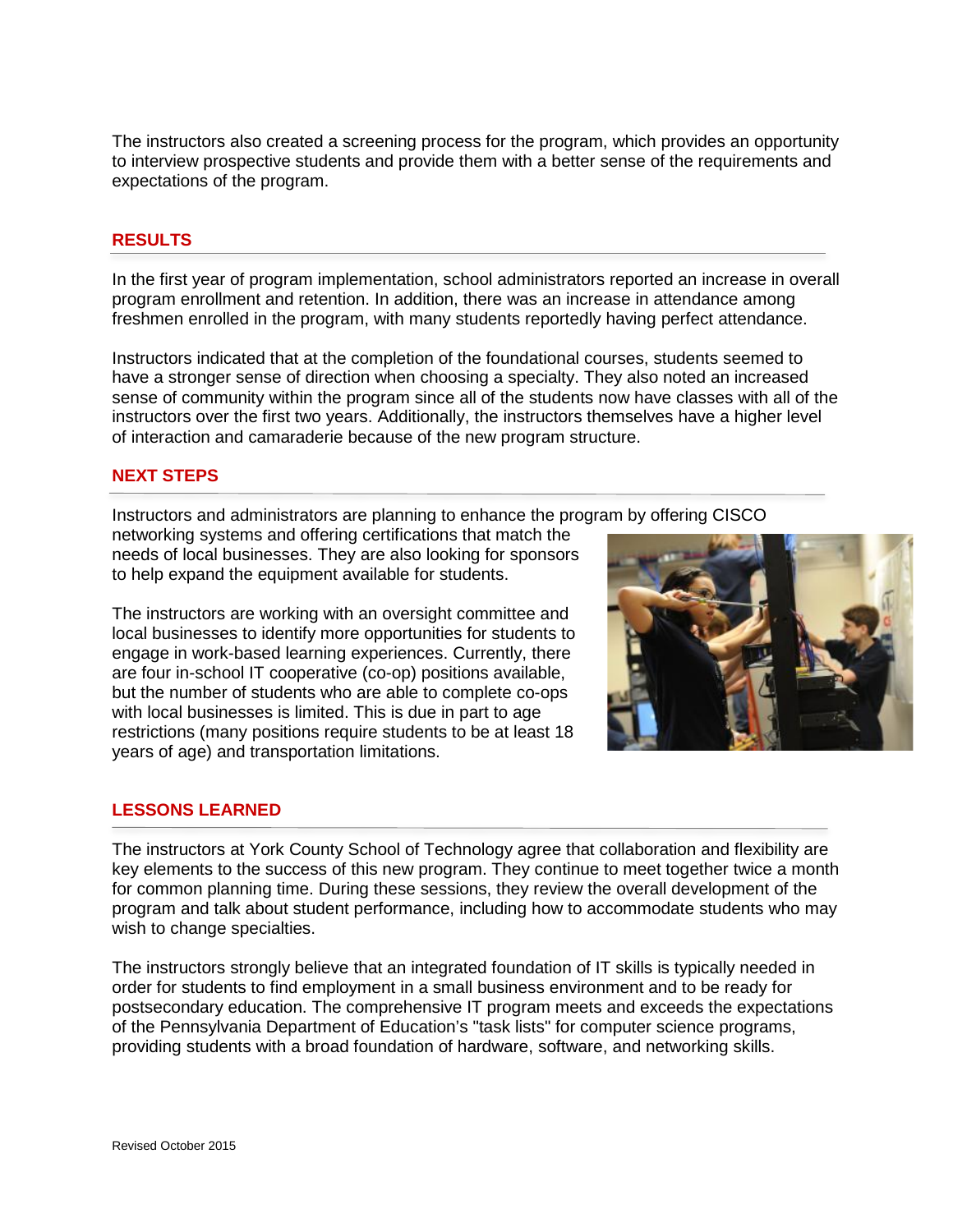## **CONTACT INFORMATION**

York County School of Technology Dr. David Thomas, Director [www.ycstech.org](http://www.ycstech.org/)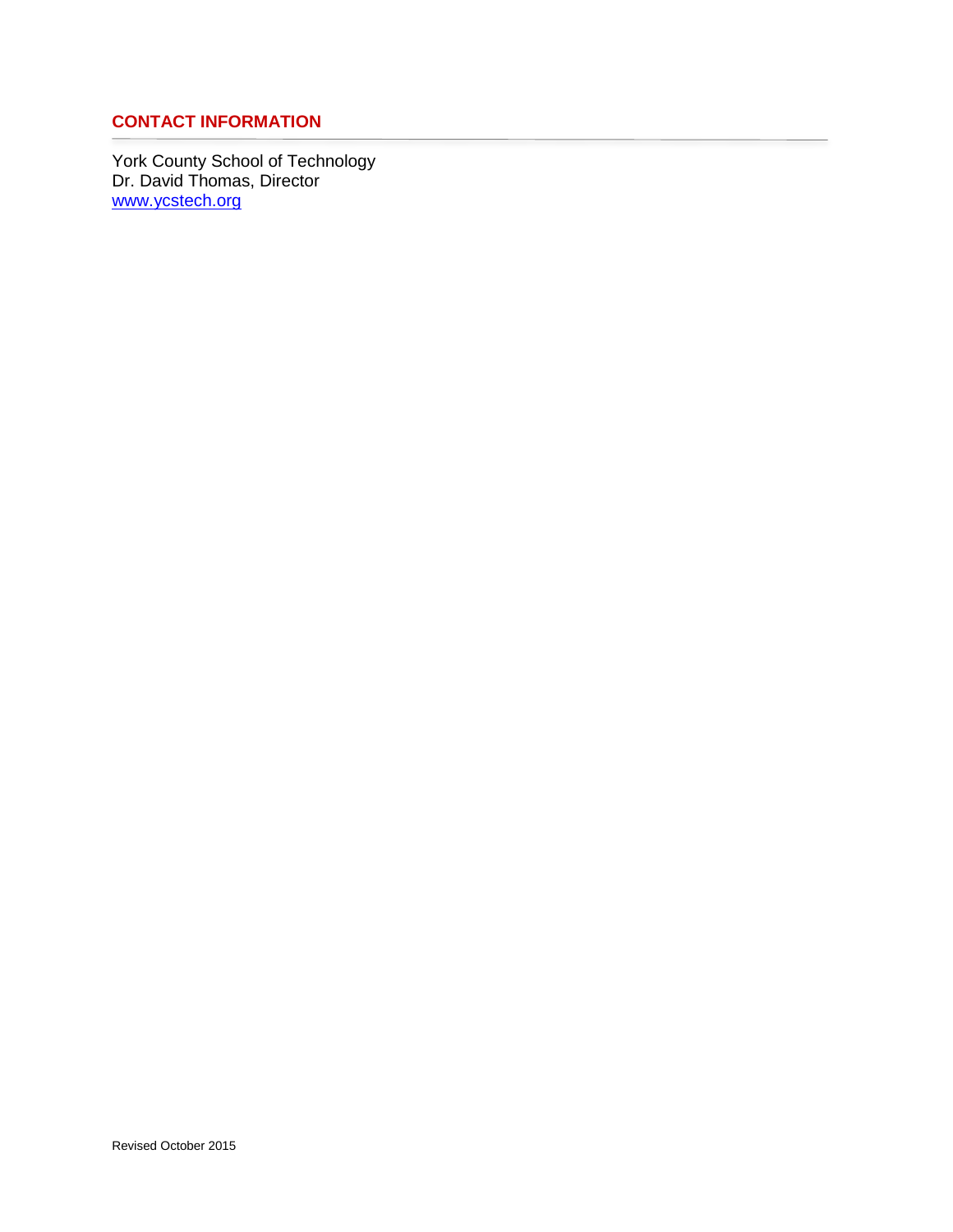#### **KEEPING UP WITH CHANGING HEALTH CARE EMPLOYMENT NEEDS**

#### **BIOMEDICAL TECHNOLOGY PROGRAM** Lenape Tech

## **OVERVIEW OF INITIATIVE**

Students at Lenape Tech have the opportunity to enroll in the BioMedical Technology Program, one of only a few such programs in the state. This three-year program, which is part of the school's health care occupations cluster, prepares students for postsecondary education and careers in the health sciences.



More than just an introductory health program, students gain a substantial background in biotechnology, anatomy and physiology, medical terminology, pharmacology, immunology, microbiology, genetics, forensics, and bioethics. Hands-on training in laboratory techniques used in the clinical, biomedical research, and forensic settings are a significant part of the program.

The program is designed as a college preparatory sequence of courses, and students in the program are typically enrolled in honors-level academic classes. Students complete the core program in two years; a third year is dedicated to independent study. Pharmacy Technician certification training and an online epidemiology component are also offered.

Upon graduation, some students choose to pursue postsecondary education at a bachelor's degree–level or

above, while others may complete an associate's degree or a diploma program that provides opportunities for entry-level employment in health care professions in smaller systems and medical practices within surrounding communities. With that in mind, the program also includes components that foster preparation for job opportunities typically available in residential and rural communities, such as medical technologist, surgical technician, practical nurse, or veterinarian technician.

#### **IMPLEMENTATION PROCESS**

The current program has evolved over time from previous health occupations programs, with intentional adaptations made to meet changing workforce needs. A Chemical Technology Program, started in the 1990s, became a Medical Technology Program in 2004 with a focus on health careers other than nursing. In response to the growth in the biotechnology field in nearby Pittsburgh, administrators modified the program to the current BioMedical Techology program, designed to include clinical practice and biomedical research.

An advisory committee of various stakeholders, including local biotechnology professionals and faculty from Penn State, the Community College of Allegheny County, and Butler County Community College, provided guidance on the program's new configuration.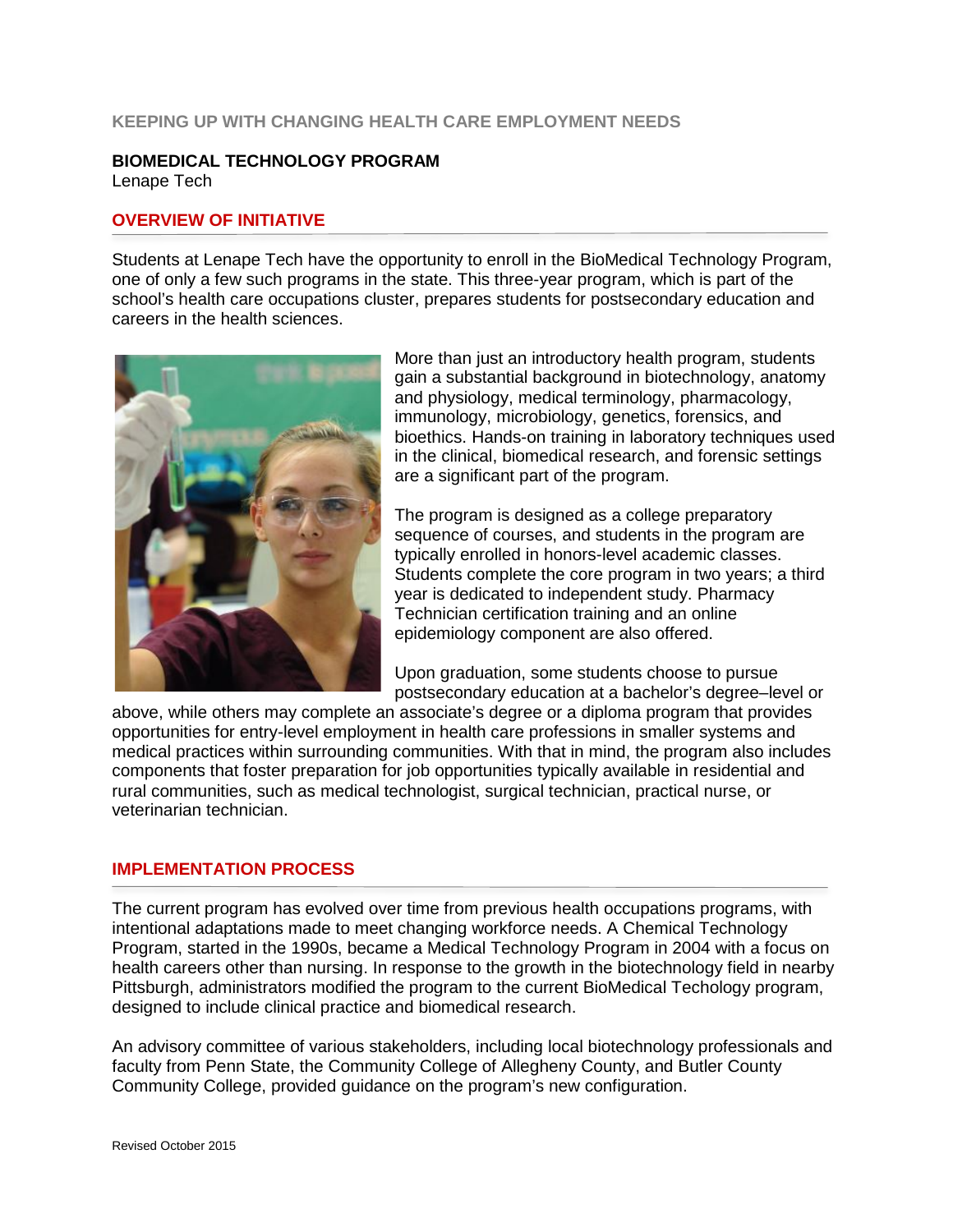## **RESULTS**

As a result of the program, an increased number of students are attending college and several have successfully completed four-year college degrees in related fields.

Throughout the program, students experience several dynamic out-of-school learning opportunities, including a visit to Allegheny General Hospital, where they observe open-heart surgery and participate in a tour of the animal research facility at the University of Pittsburgh. In addition, the program's highly active Occupational Advisory Committee (OAC) provides guest speakers.



## **NEXT STEPS**

The program is fully functional and it is expected to continually develop and evolve. Students who successfully complete the program may receive biotechnology credits at the Community College of Allegheny County. In future years, Lenape Tech plans to expand its dual-enrollment opportunities.

A third year of core instruction to provide advanced learning opportunities is planned. In addition, a NOCTI exam is under development, and new articulation agreements for early college credits are being explored.

#### **LESSONS LEARNED**

Administrators at Lenape Tech emphasized that the development and implementation of this type of program requires flexibility and a substantial time commitment. They also underscored the importance of an active and professional OAC whose members can provide valuable input regarding new technologies and work-based experiences for students. The recruitment and hiring of instructors with extensive related work experience is another important element to the program's success.

#### **CONTACT INFORMATION**

Lenape Tech Ms. Dawn Kocher-Taylor, Administrative Director [www.lenape.k12.pa.us](http://www.lenape.k12.pa.us/)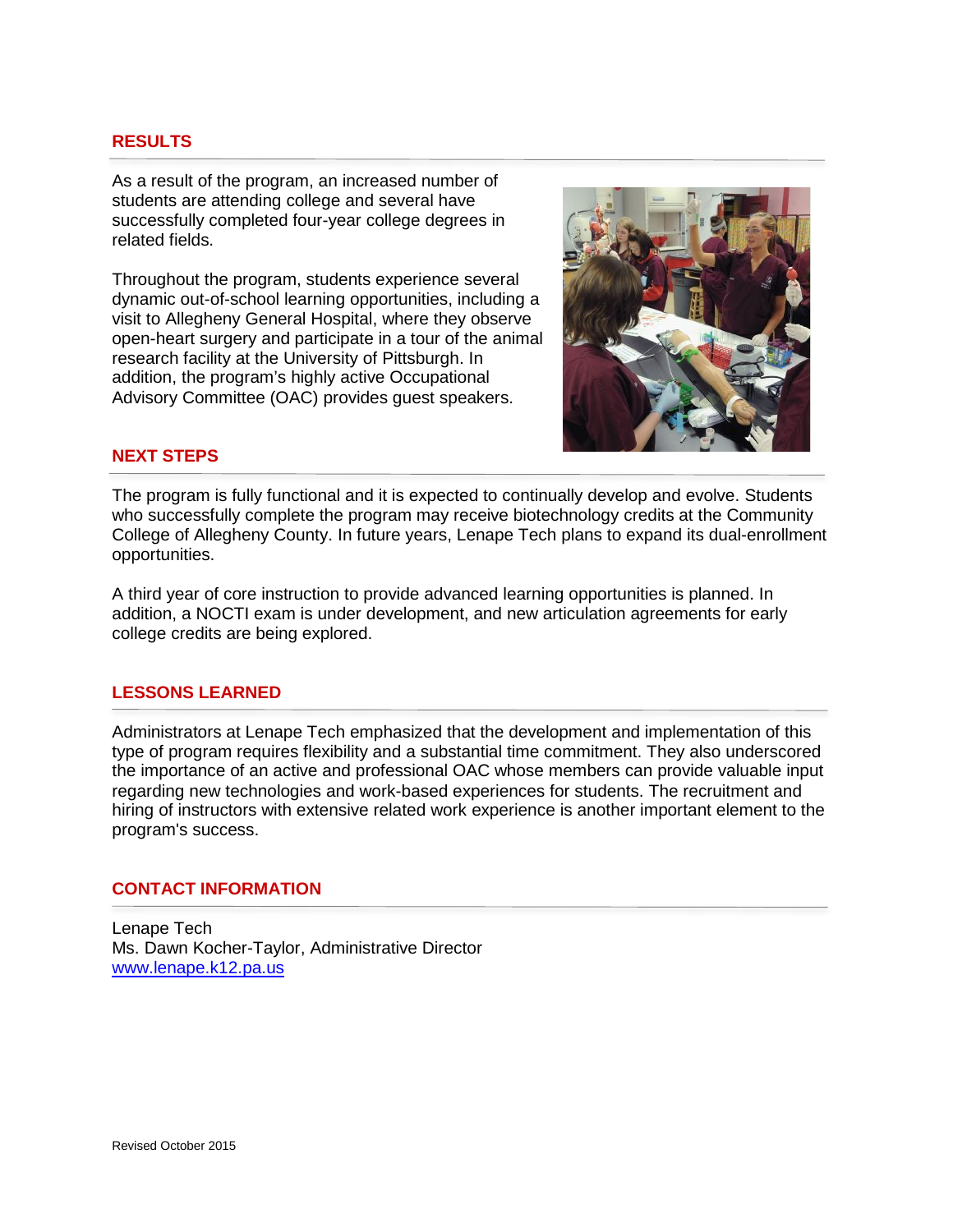## **SETTING THE STAGE FOR POSTSECONDARY SUCCESS**

#### **BERKS COUNTY TECHNICAL ACADEMY**

Berks Career and Technology Center and Reading Muhlenberg Career and Technology Center in partnership with Reading Area Community College and Bloomsburg University

#### **OVERVIEW OF INITIATIVE**

The Berks County Technical Academy is a partnership among Reading Area Community College (RACC), Bloomsburg University, Berks Career and Technology Center (BCTC), and Reading Muhlenberg Career and Technology Center (RMCTC). As stated on the RACC website, the Academy "offers students a pathway for developing advanced skills and college credits toward an associate's and/or bachelor's degree while still in high school at no cost."

High school students who participate in the Academy are jointly enrolled at RACC and one of the two CTCs. The college curriculum is delivered at the CTCs and is taught by CTC teachers serving as adjunct RACC instructors; however, these credits are easily transferable to other colleges upon completion of an Associate's Degree because they appear on a RACC college transcript. Students may complete up to 18 college credits, tuition-free, during their sophomore and junior years of high school. Students then earn up to 12 additional college credits during their senior year by attending classes on RACC's campus during the school day. Tuition during students' senior year is currently being subsidized by the CTC and this is contingent on the continued availability of local and state funds.

Each of the Technical Academy programs leads to a specific two-year degree at RACC. While in high school, students may complete as many as 27 college credits from RACC; this is nearly half of the required credits needed for an associate's degree. After high school graduation, students who participated in the Technical Academy can easily transition to full-time status at RACC and complete an associate's degree. Further, through a partnership with Bloomsburg University, Technical Academy students can complete a bachelor's degree, without leaving the RACC campus.

Extensive collaboration exists between teachers at the CTCs and RACC college professors, ensuring that teachers at both CTCs use the identical curriculum, textbooks, and assessments that are being used at RACC. One difference, however, is that the RACC courses offered at the CTC may be taught by semester or across a full year depending on what works best for the CTC instructor; identical classes taught at RACC all operate on a semester basis. Other than pacing, the same expectations are held for content and student performance.

#### **IMPLEMENTATION PROCESS**

The Academy concept originated from RACC's mission to create more opportunities for local students to pursue postsecondary education. RACC engaged the administrators from BCTC and RMCTC to work together and create a pathway for students to access the college's programs.

In order to implement the partnerships, administrators at BCTC and RMCTC had to align their secondary and postsecondary curricula. At BCTC, the Academy pathway was created from programs with existing articulation agreements in place between the CTC and RACC, specifically the Mechatronics Engineering Technology program and the robotics and automation technology program. Most of the curriculum development work involved sequencing the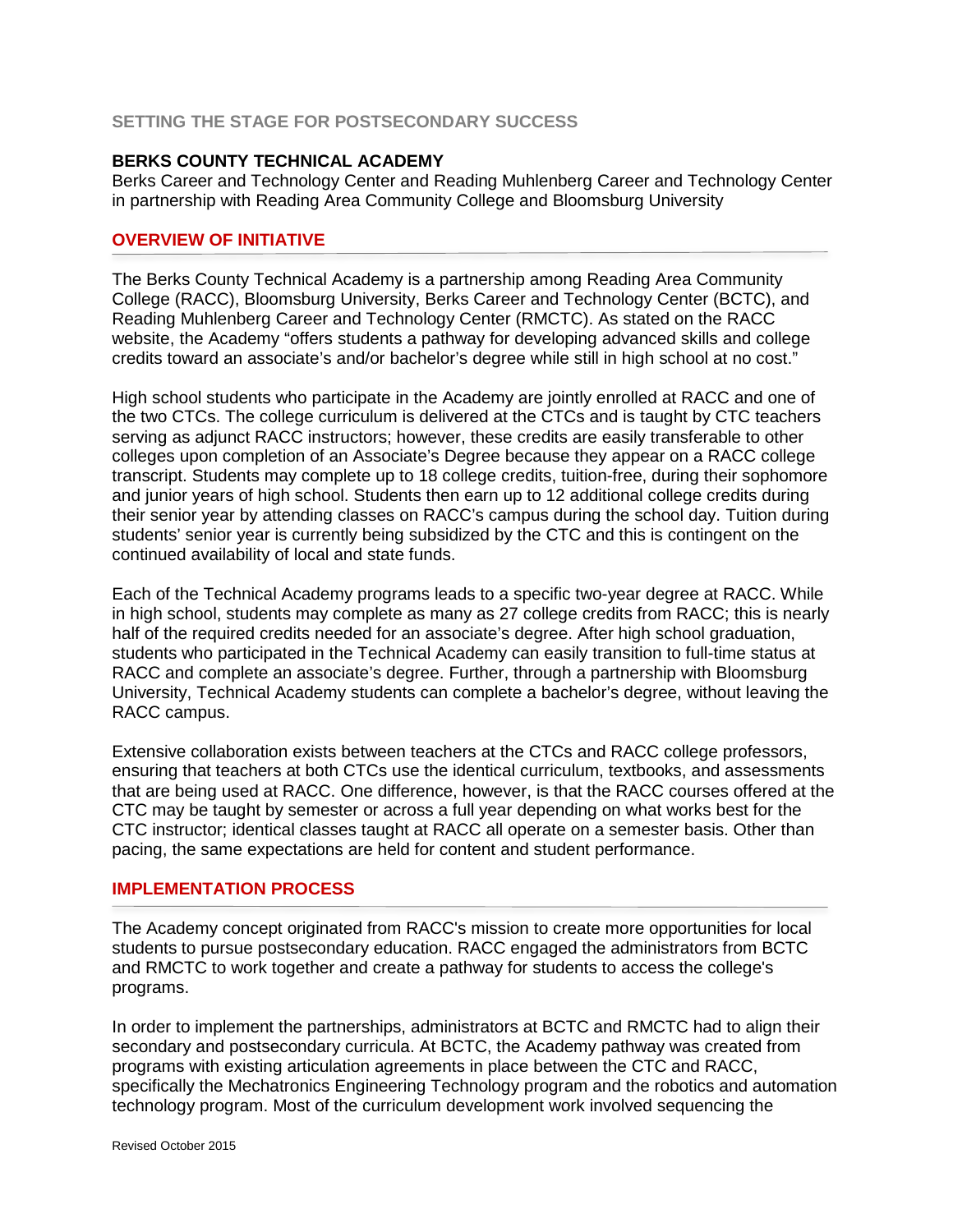secondary curriculum in a manner that would allow students to complete the five or six RACC courses by the end of their second year in the program so they could go to the RACC campus in year three to complete the additional three courses.

At RMCTC, preparation to participate in the Computer Technology and Business Management partnership primarily involved the alignment of curriculum. When the partnership was established, RMCTC did not have a "companion" program to be able to participate in the Mechatronics Engineering Technology program partnership. Therefore, RMCTC administrators made the decision to close a program to create space, purchase equipment over a three-year time period, renovate the facility, and adopt a curriculum that aligned with the Academy. In 2014, RMCTC opened a program titled Engineering & Automation Technology and enrolled its first class of students. RMCTC will begin transitioning these students when they are seniors to RACC's campus at the start of the 2016-2017 school year.

The Academy was officially launched at the start of the 2013-2014 school year, although BCTC piloted the program one year earlier. As of 2014, four programs were offered though the Technical Academy: Mechatronics Engineering Technology, Computer Technology, Business Management, and Electronic Health Records and Healthcare Information Technology. All of these programs lead to an Associate's Degree.

## **RESULTS**

BCTC started the Technical Academy as a pilot in the 2011-2012 school year with 12 students enrolled in Mechatronics Engineering Technology program. Since that pilot year, enrollment in the Technical Academy programs has grown to approximately 100 students in the 2014-2015 school year. In 2013-2014, 68 students were registered in and successfully completed one or more college courses through the Technical Academy and 98 students completed one or more Technical Academy courses during the 2014-2015 school year. The Technical Academy has quickly become a highly sought after program by academically proficient students in BCTC's 16 participating school districts.

At RMCTC, 38 students were enrolled in the Technical Academy at the start of the 2015-2016 school year, with the first class of enrollees from the 2013-2014 school year transitioning to RACC during the afternoon session. All but two students have remained in the program, maintaining a GPA (2.5) acceptable for continued participation. Enrollments have shown steady increases with a three-year goal of reaching 75 to 100 students.

## **NEXT STEPS**

The immediate next steps will focus on continued development and marketing of the program. Staff at RMCTC and BCTC are working to attract a broad range of students to the Technical Academy, including eighth and ninth grade students who are making a decision about attending a CTC. Since enrollment in the Technical Academy requires that students have a minimum 3.0 grade point average, they are also reaching out to academically high-achieving students who might not otherwise consider attending a CTC, but can benefit from the level of coursework the Academy offers.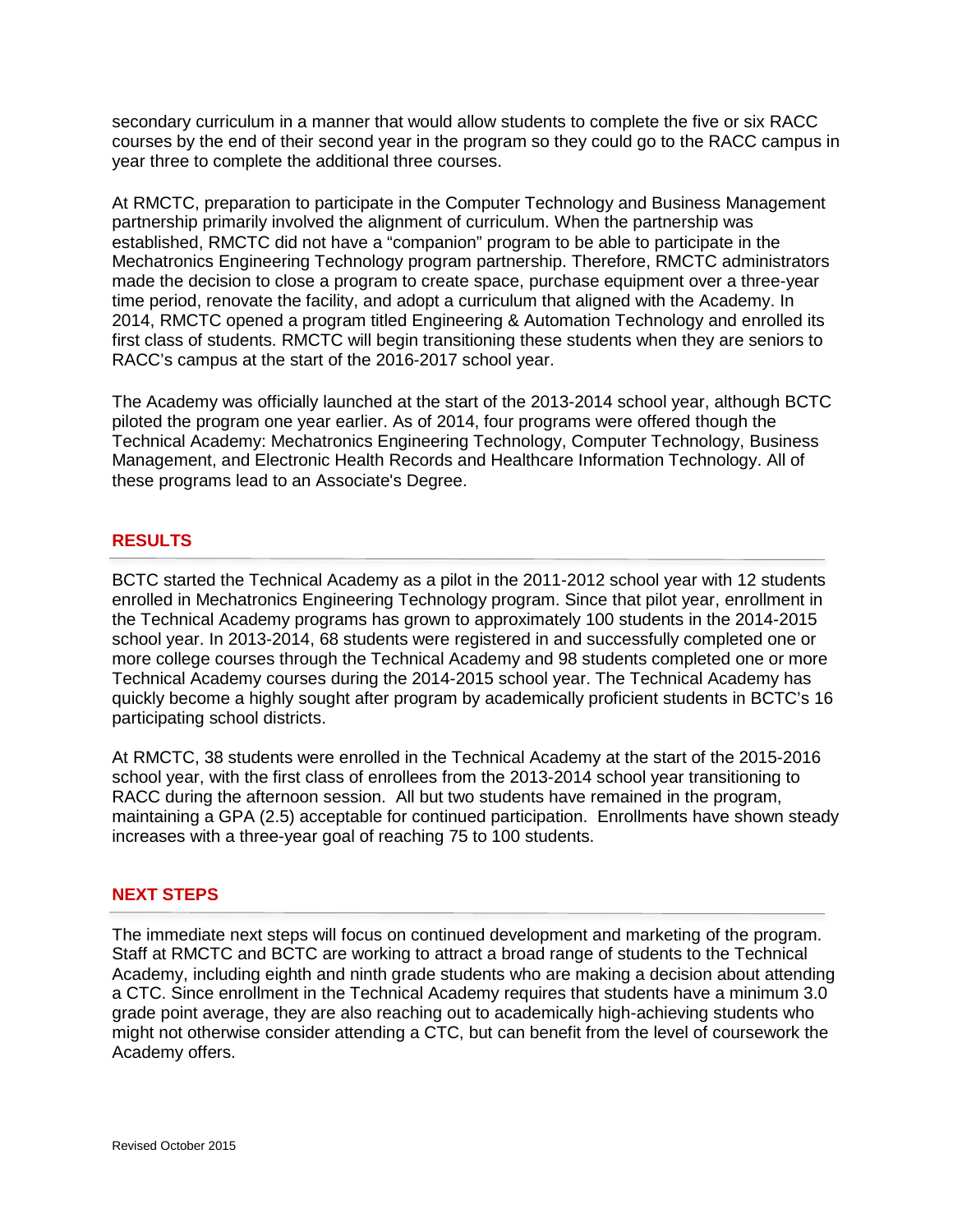The next opportunity to expand the Technical Academy may occur in Machining through a degree program RACC is currently developing. The CTCs are anticipating the potential for enrolling students into this program at the start of the 2016-2017 school year.

## **LESSONS LEARNED**

Administrators agree that ongoing dialogue is an important component of a partnership between a community college and CTCs. They also note the importance of establishing operational procedures to provide structure and consistency for students and staff, and the priority of preparing staff to teach the RACC courses in a manner consistent with the college's assessment and grading protocols and timetables.

#### **CONTACT INFORMATION**

RACC Dr. Anna Weitz, President [www.raac.edu](http://www.raac.edu/)

BCTC Dr. James Kraft, Administrative Director [www.berkscareer.com](http://www.berkscareer.com/)

RMCTC Mr. Gerald Witmer, Director [www.rmctc.org](http://www.rmctc.org/)

**Careers in 2 Years** [www.careersin2years.com](http://www.careersin2years.com/)

After interviewing 96 companies in their region, the **Greater Reading Economic Partnership** (GREP) uncovered a critical workforce need: 47 percent of employers identified a lack of skills as a workforce challenge and business constraint, and 27 percent identified a lack of technical skills. In response, GREP developed a marketing campaign called "Careers in 2 Years." According to its website, "The campaign is designed to raise awareness about career opportunities and address perceptions that technical education doesn't provide successful career pathways. We want students to consider attending a career technology center and a technical education career path... [Reading Muhlenberg Career and Technology](http://www.rmctc.org/)  [Center,](http://www.rmctc.org/) [Berks Career and Technology Center,](http://www.berkscareer.com/) and [Reading Area Community College](http://www.racc.edu/STTC/default.aspx) all offer customizable training and retraining programs for companies or individuals on state of the art equipment."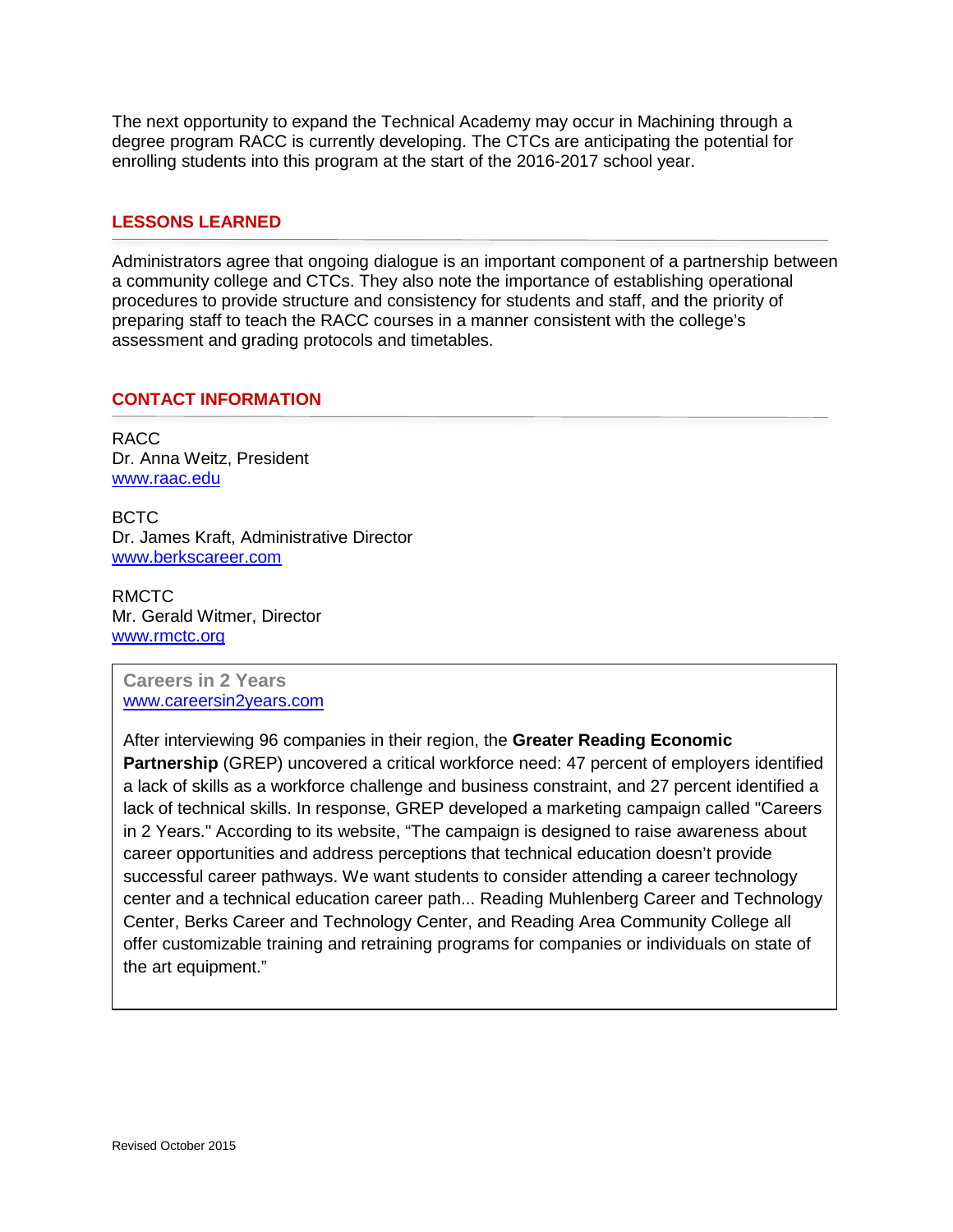## **TRAINING CURRENT AND FUTURE ENERGY SECTOR EMPLOYEES**

## **EMERGING ENERGY AND INFRASTRUCTURE PROGRAM**

Central Pennsylvania Institute of Science and Technology

## **OVERVIEW OF INITIATIVE**

The Central Pennsylvania Institute (CPI) of Science and Technology's Emerging Energy and Infrastructure Training Program provides training for careers in fields related to natural gas processing, renewable energy, advanced manufacturing, water quality management, and other industries that utilize state-of-the-art electrical, mechanical, and process control technology. The program develops technical, academic, and employability skills that are in high-demand, and engages students with quality, hands-on industrial training and a well-crafted curriculum.

The Emerging Energy and Infrastructure Training Program includes career programs, continuing education, and certificate programs in water and wastewater, natural gas, solar power, and wind power. The program also includes offerings in industrial maintenance, electromechanical, and mechatronics. Innovative learning methods employed by the program include the utilization of industrial quality, hands-on training equipment supported by one-on-one interaction with instructors, well organized written curricula, and a curriculum companion website which offers relevant animations, videos, virtual trainers, and online skill building exercises.

Through this program, CPI provides a much-needed pipeline of qualified technicians and, equally important, is having a direct impact on the quality and effectiveness of the current workforce, helping companies be more successful and competitive.

## **IMPLEMENTATION PROCESS**

Regionally, manufacturing is in high demand due in large part to Marcellus Shale hydraulic fracturing ("fracking") for natural gas extraction. In fact, it is estimated that as many as 70 percent of the job openings in central Pennsylvania are for skilled technicians. As a result of this demand, local industries contacted CPI requesting training and assessments for their current employees. This was the impetus for the Emerging Energy and Infrastructure Program.

The program was launched after several years of planning, including an assessment of CPI's strengths and the industry's needs. This analysis allowed program developers to pinpoint precisely what industry needs CPI could address.

Started as an adult education program in 2012, the first high school students were accepted in February 2014.

## **RESULTS**

As of 2013-2014, the program was still in early stages of implementation, so it was too early to report completion of high school students in the program. However, adult education program completers already have a high job-placement ratio and students are sometimes hired before finishing the program. Further, the adult education program courses are helping to change the industry's perception of CTE. Previously, many of the high-tech industries only hired recent graduates with four-year college degrees however, CPI's Emerging Energy and Infrastructure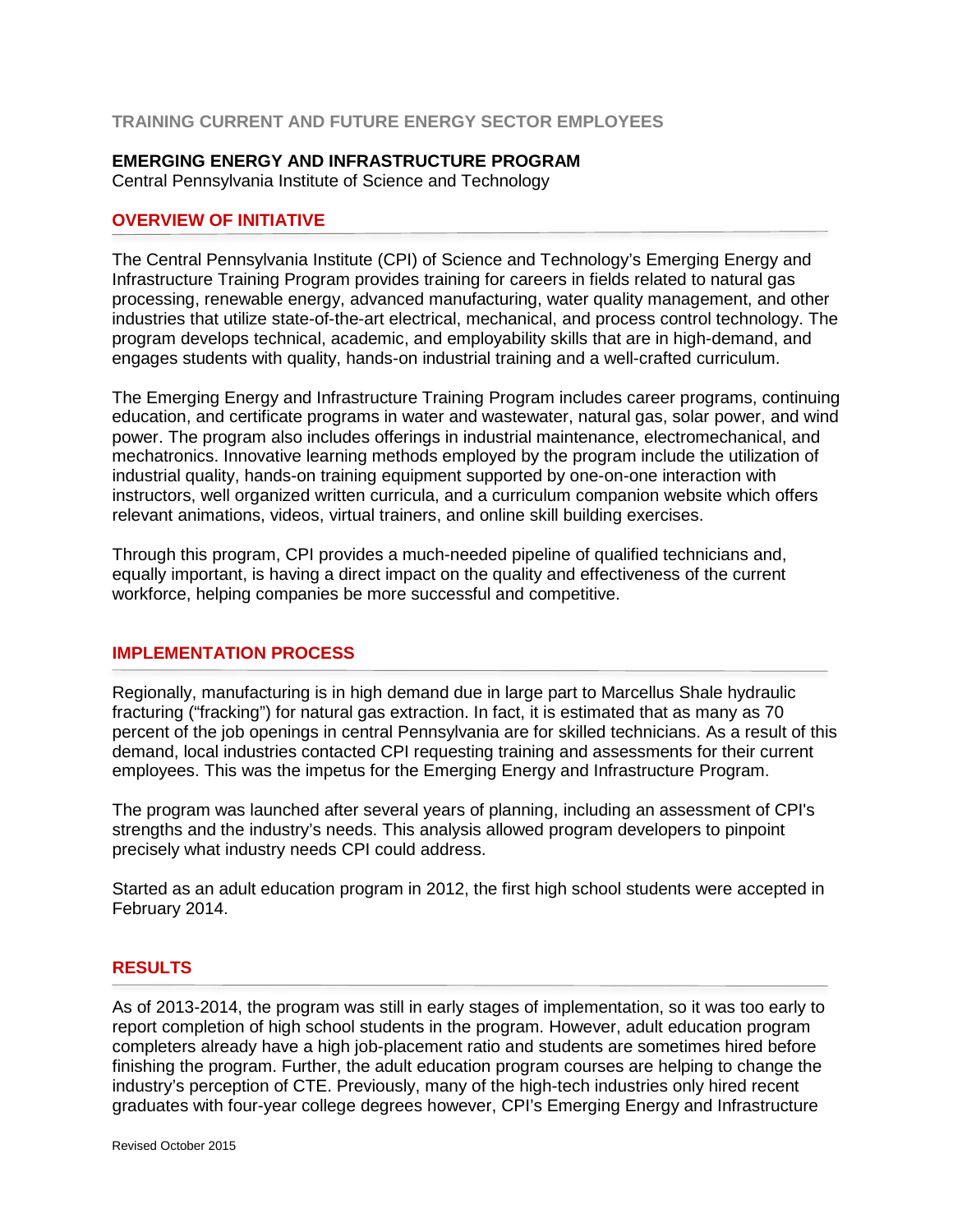Program graduates have developed a reputation of being work-ready, highly trained technicians, despite not having a bachelor's degree.

## **NEXT STEPS**

In February 2014, the first high school students were enrolled in the program and, with continued marketing, enrollment increases are expected to continue. The programs must continue addressing regional industry needs. With that in mind, additional solar, wind and water/waste programs will be considered and, if feasible, developed.

Administrators plan to enhance marketing efforts for the program and also seek additional specialized industry experts to fill adjunct teaching positions.

#### **LESSONS LEARNED**

Those interviewed noted that a strong foundation for the program should be built without overextending the school's resources. Additionally, it is critical to obtain necessary equipment and hire outstanding instructors. Even with extensive planning and ideal equipment, the program will not succeed unless the instructors are highly skilled.

## **CONTACT INFORMATION**

Central Pennsylvania Institute of Science and Technology Mr. Todd Taylor, Director, Adult and Post-Secondary Education [www.cpi.edu](http://www.cpi.edu/)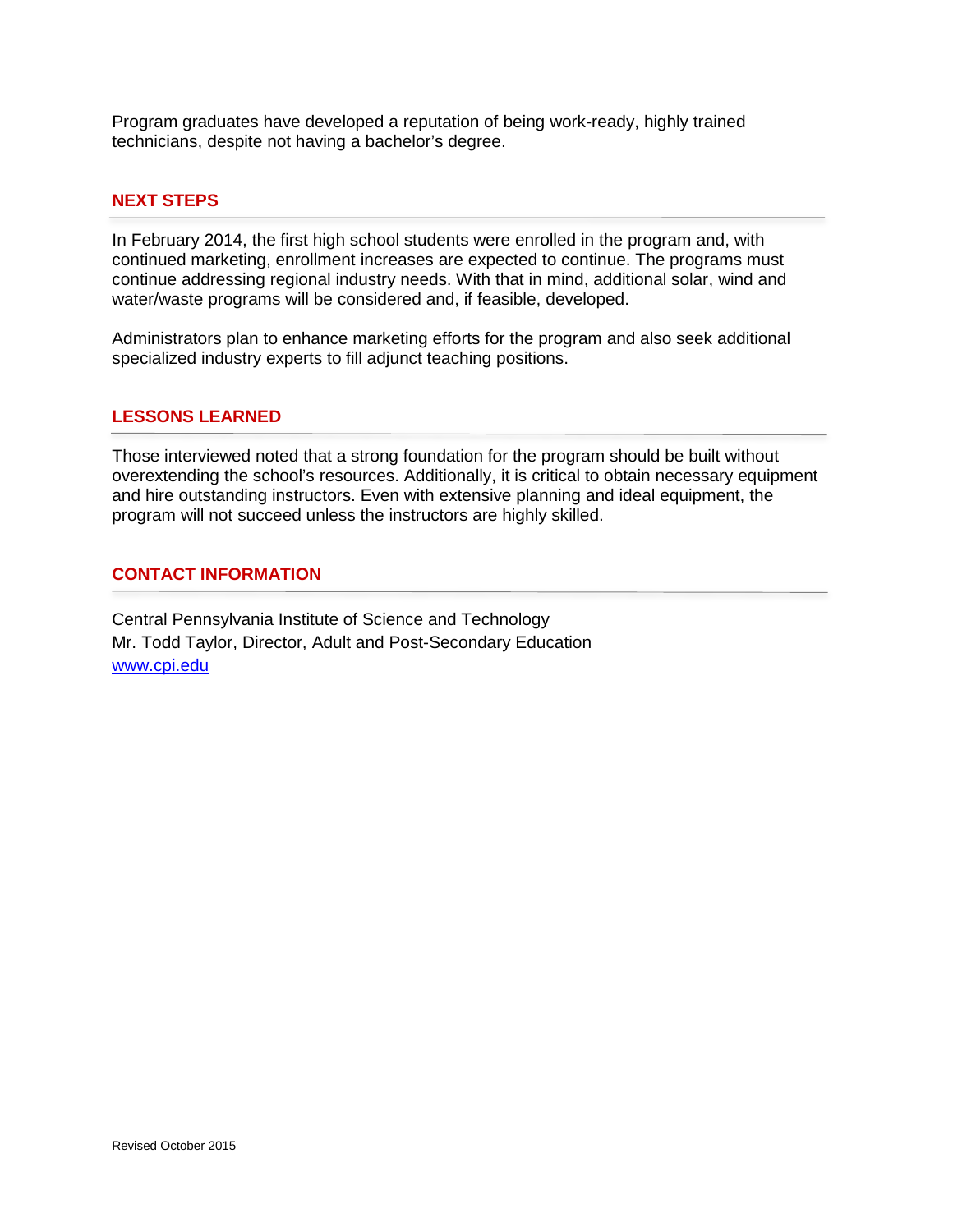## **PROVIDING A JUMP START ON A POSTSECONDARY DEGREE**

## **THE TECHNICAL LEADERSHIP PROGRAM**

Lehigh Career & Technical Institute, Bloomsburg University, and Lehigh Carbon Community **College** 

## **OVERVIEW OF INITIATIVE**

This innovative program provides Lehigh Career & Technical Institute (LCTI) high school students an affordable opportunity to begin working toward a Bloomsburg University Technical Leadership Bachelor of Applied Science Degree.

Lehigh Carbon Community College (LCCC), located on the same campus as LCTI, offers LCTI junior and senior students dual-enrollment classes that apply to an Associate's Degree in Applied Science, Associate's Degree in Science, or Associate's Degree in Art. Upon completing their Associate's Degree, students receive a 60-credit block transfer into Bloomsburg University's Technical Leadership program, avoiding the loss of credits that typically limits advancement of students in Associate's Degree in Applied Science programs. The Bachelor's Degree in Applied Science is delivered through courses taught on the LCCC campus as well as online courses. This seamless and affordable pathway, starting as early as students' junior year of high school, allows participants to earn a Bachelor's Degree without leaving the LCTI/LCCC campus. Further, because most of the Bachelor's Degree in Applied Science Technical Leadership program courses are offered in the evening and online, the schedule is convenient for working professionals who may experience career advancement as they progress through the program.

As stated in a 2013 Bloomsburg University brochure, the Technical Leadership program, offered through the university's Department of Instructional Technology, "provides the knowledge and skills necessary to assume leadership roles in workgroups and project teams - skills necessary



for career advancement in a rapidly changing, globalized workplace."

Leadership traits highly sought by employers are integrated into the program, including: effective communication and collaboration; team leadership and project management; staff training and development; workplace and cultural diversity; financial and supervisory knowledge; and conflict management and

resolution. LCCC advisors, faculty, and staff work closely with Vince Basile, director of the Bachelor's Degree in Applied Science program at Bloomsburg University. Mr. Basile maintains office hours on the LCCC campus several days each week during which he meets with community partners, LCTI students, and parents.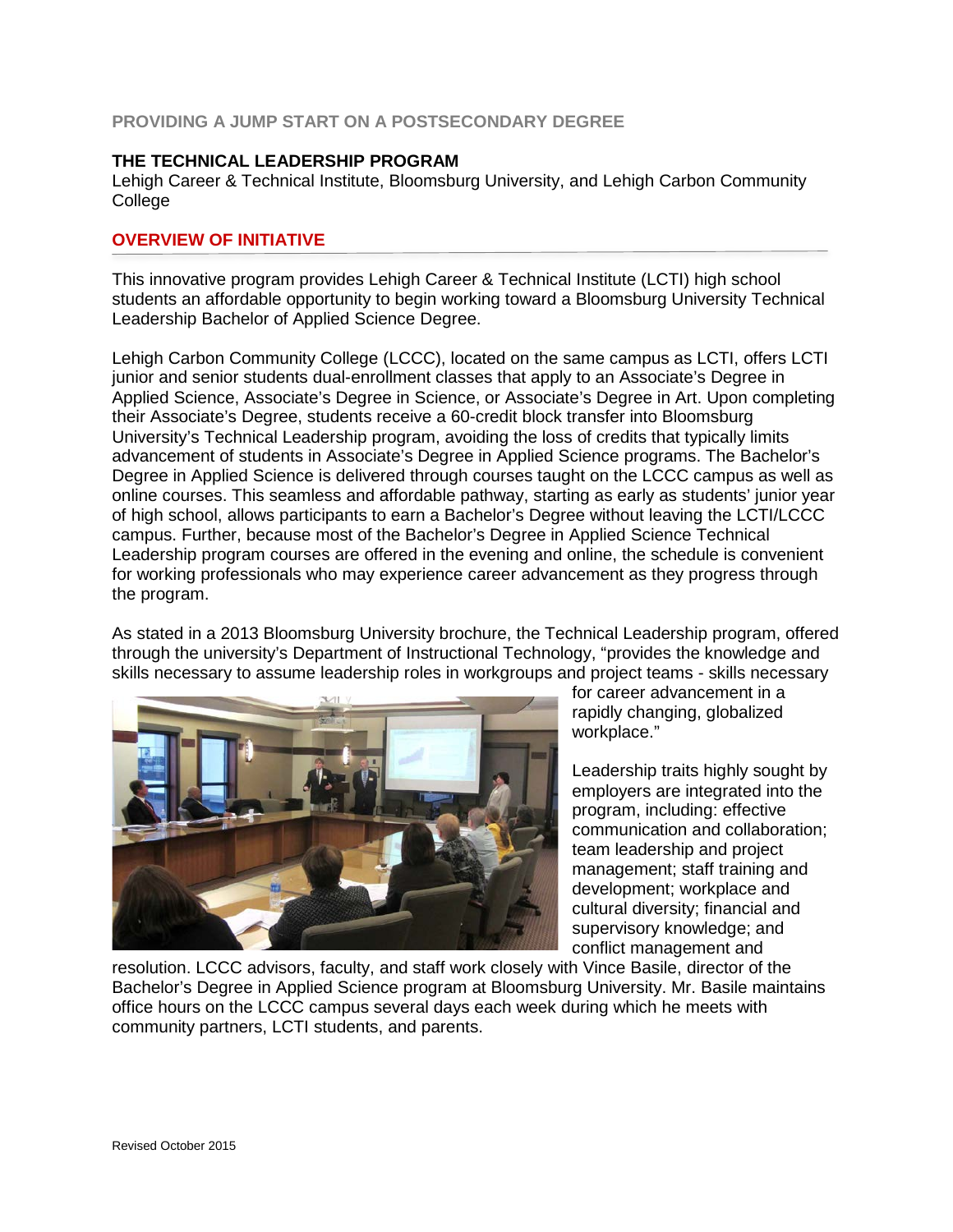## **IMPLEMENTATION PROCESS**

The program emerged from the desire of LCTI administrators to provide more opportunities for students to continue on to a four-year degree. It was built upon existing agreements between LCTI and LCCC as well as the LCCC four-year agreements. Bloomsburg was selected as the four-year university partner for the program based on the school's focus on offering coursework that incorporates leadership, communication, and project management skills.

In developing the program, representatives from Bloomsburg worked with LCTI staff to assess when and how students make decisions about postsecondary education. They also evaluated skills and qualities needed in the workforce. Their goal was to create a program that would work for every student.

The first cohort of students began the program in fall 2012.

#### **RESULTS**

In May 2014, the first cohort of students was awarded their Bloomsburg University Bachelor's Degree in Applied Science degrees. These students are reportedly satisfied with the program that is provided on the LCCC campus.



#### **NEXT STEPS**

As a relatively new and unique program, administrators plan to expand efforts to market the program to increase awareness and enrollment.

Bloomsburg University is exploring the creation of similar partnerships with other CTCs and community colleges in the Pennsylvania.

#### **LESSONS LEARNED**

Administrators agree that ongoing and open communication among all partners, both informally and through regularly scheduled meetings, is essential for a true sense of partnership to develop. In addition, all partners must maintain a team philosophy and prioritize the needs of the program and students.

#### **CONTACT INFO**

Bloomsburg University Mr. Vincent J. Basile, Program Director [www.bloomu.edu](http://www.bloomu.edu/)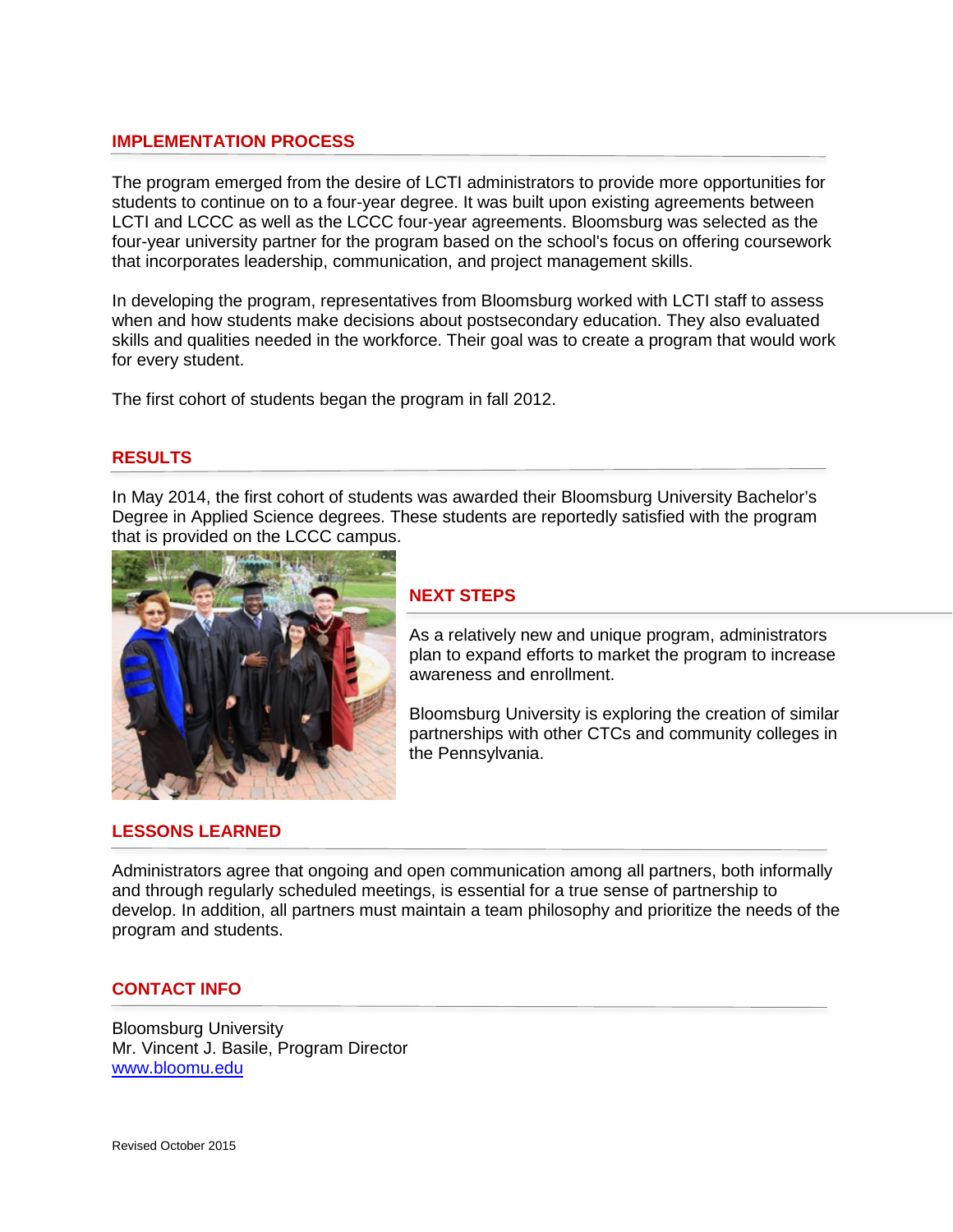Lehigh Carbon Community College Ms. Virginia Mihalik, Transfer Counselor [www.lccc.edu](http://www.lccc.edu/)

Lehigh Career & Technical Institute Ms. Sandra J. Himes, Executive Director [www.lcti.org](http://www.lcti.org/)